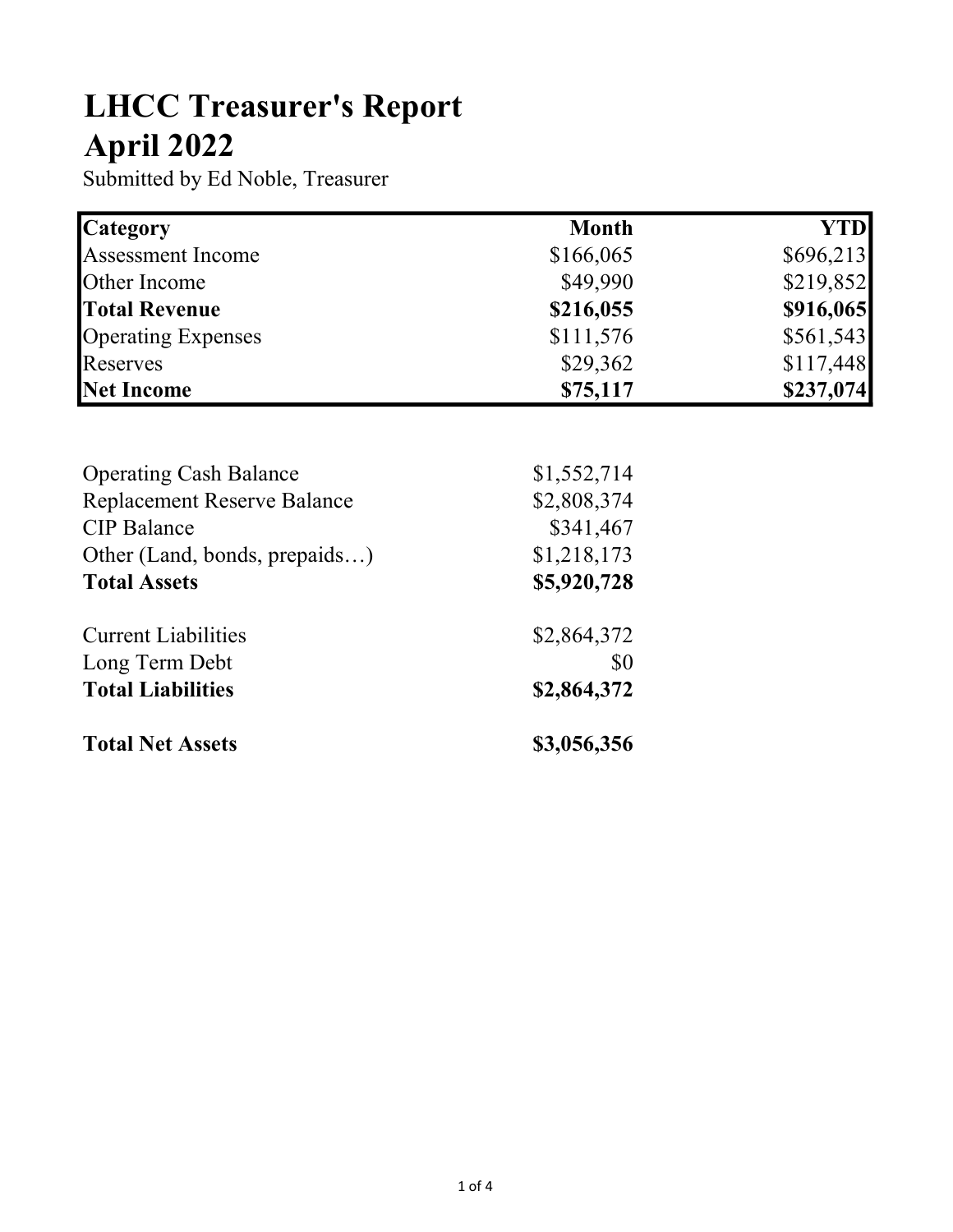| <b>CASH BASIS REVENUE</b>                        |               |               |           |
|--------------------------------------------------|---------------|---------------|-----------|
| <b>HYBRID ACCRUAL BASIS EXPENSES</b>             |               | April 2022    |           |
|                                                  | <b>Actual</b> | <b>Budget</b> | Variance  |
| <b>Income (Cash Basis)</b>                       |               |               |           |
| 4000 · Assessment Revenue (Cash Basis)           |               |               |           |
| Total 4000 · Assessment Revenue                  | 166,064.90    | 160,440.34    | 5,624.56  |
| Total 4300 · Other Income                        | 49,990.69     | 45,754.18     | 4,236.51  |
| <b>Total Income (Cash Basis)</b>                 | 216,055.59    | 206,194.52    | 9,861.07  |
| <b>Expense</b>                                   |               |               |           |
| Total 5000 · Administrative Expenses             | 12,652.26     | 15,750.01     | 3,097.75  |
| Total 5100 · Personnel                           | 44,021.13     | 55,987.82     | 11,966.69 |
| Total 5200 · Taxes & Licenses                    |               | 1,650.00      | 1,650.00  |
| Total 5800 · Committee Expenses                  | 705.81        | 2,866.67      | 2,160.86  |
| Total 5900 · Utilities                           | 6,106.93      | 6,541.67      | 434.74    |
| Total 6000 · Annual Contracts                    | 18,693.96     | 45,920.84     | 27,226.88 |
| Total 6100 · As Needed Contracts & Services      | 12,505.84     | 24,541.66     | 12,035.82 |
| Total $6200 \cdot$ Material & Supplies           | 8,494.55      | 14,899.99     | 6,405.44  |
| Total 7050 · Long Term Capital Assets            | 8,395.8       | 8,395.8       |           |
| Total 6900 · Other Expenses                      |               |               |           |
| <b>Total General Fund Expenses</b>               | 111,576.31    | 176,554.49    | 64,978.18 |
| <b>Replacement Reserve Contributions</b>         | 29,362.17     | 29,362.17     |           |
| <b>Total Transfers to Reserve/Loan Repayment</b> | 29,362.17     | 29,362.17     |           |
|                                                  |               |               |           |
| <b>General Fund - Net Income (Loss)</b>          | 75,117.11     | 277.86        | 74,839.25 |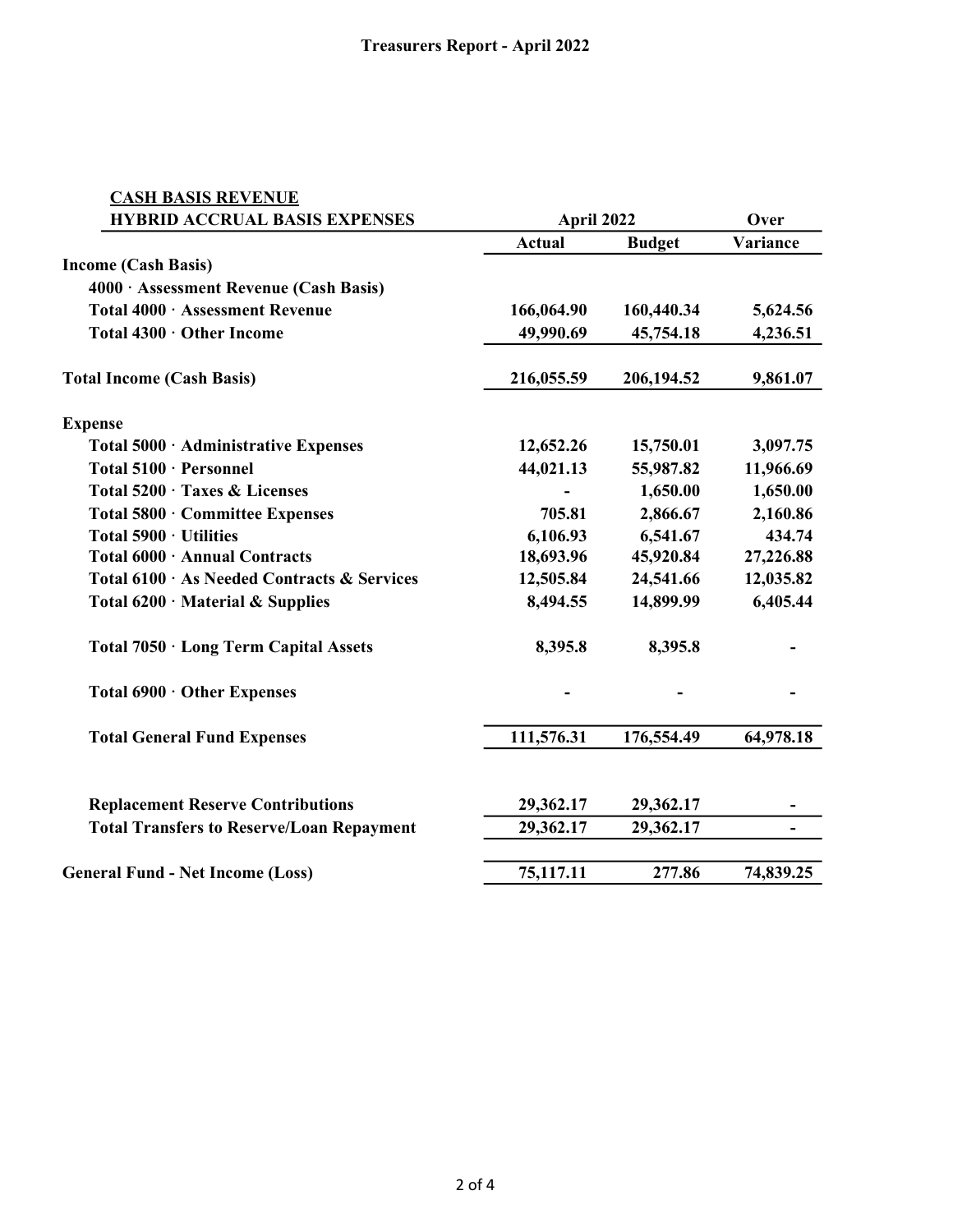| <b>CASH BASIS REVENUE</b>                        |                 |               |               |
|--------------------------------------------------|-----------------|---------------|---------------|
| <b>HYBRID ACCRUAL BASIS EXPENSES</b>             | 2022 YTD Totals |               |               |
|                                                  | <b>Actual</b>   | <b>Budget</b> | Variance      |
| <b>Income (Cash Basis)</b>                       |                 |               |               |
| 4000 · Assessment Revenue (Cash Basis)           |                 |               |               |
| Total 4000 · Assessment Revenue                  | 696,213.24      | 641,761.36    | 54,451.88     |
| Total 4300 · Other Income                        | 219,852.08      | 184,466.72    | 35,385.36     |
| <b>Total Income (Cash Basis)</b>                 | 916,065.32      | 826,228.08    | 89,837.24     |
| <b>Expense</b>                                   |                 |               |               |
| Total 5000 · Administrative Expenses             | 47,732.06       | 63,000.04     | 15,267.98     |
| Total 5100 · Personnel                           | 195,800.87      | 235,674.36    | 39,873.49     |
| Total 5200 · Taxes & Licenses                    | 45.54           | 3,150.00      | 3,104.46      |
| Total 5800 · Committee Expenses                  | 4,983.81        | 4,066.68      | (917.13)      |
| Total 5900 · Utilities                           | 27,606.36       | 27,816.68     | 210.32        |
| Total 6000 · Annual Contracts                    | 133,486.99      | 184,758.36    | 51,271.37     |
| Total 6100 · As Needed Contracts & Services      | 41,737.42       | 85,916.64     | 44,179.22     |
| Total $6200 \cdot$ Material & Supplies           | 26,566.38       | 62,474.96     | 35,908.58     |
| Total 7050 · Long Term Capital Assets            | 83,583.32       | 83,583.32     |               |
| Total 6900 · Other Expenses                      |                 |               |               |
| <b>Total General Fund Expenses</b>               | 561, 542. 75    | 750,441.04    | 188,898.29    |
| <b>Replacement Reserve Contributions</b>         | 117,448.68      | 117,448.68    |               |
| <b>Total Transfers to Reserve/Loan Repayment</b> | 117,448.68      | 117,448.68    | $\frac{1}{2}$ |
| <b>General Fund - Net Income (Loss)</b>          | 237,073.89      | (41, 661.64)  | 278,735.53    |